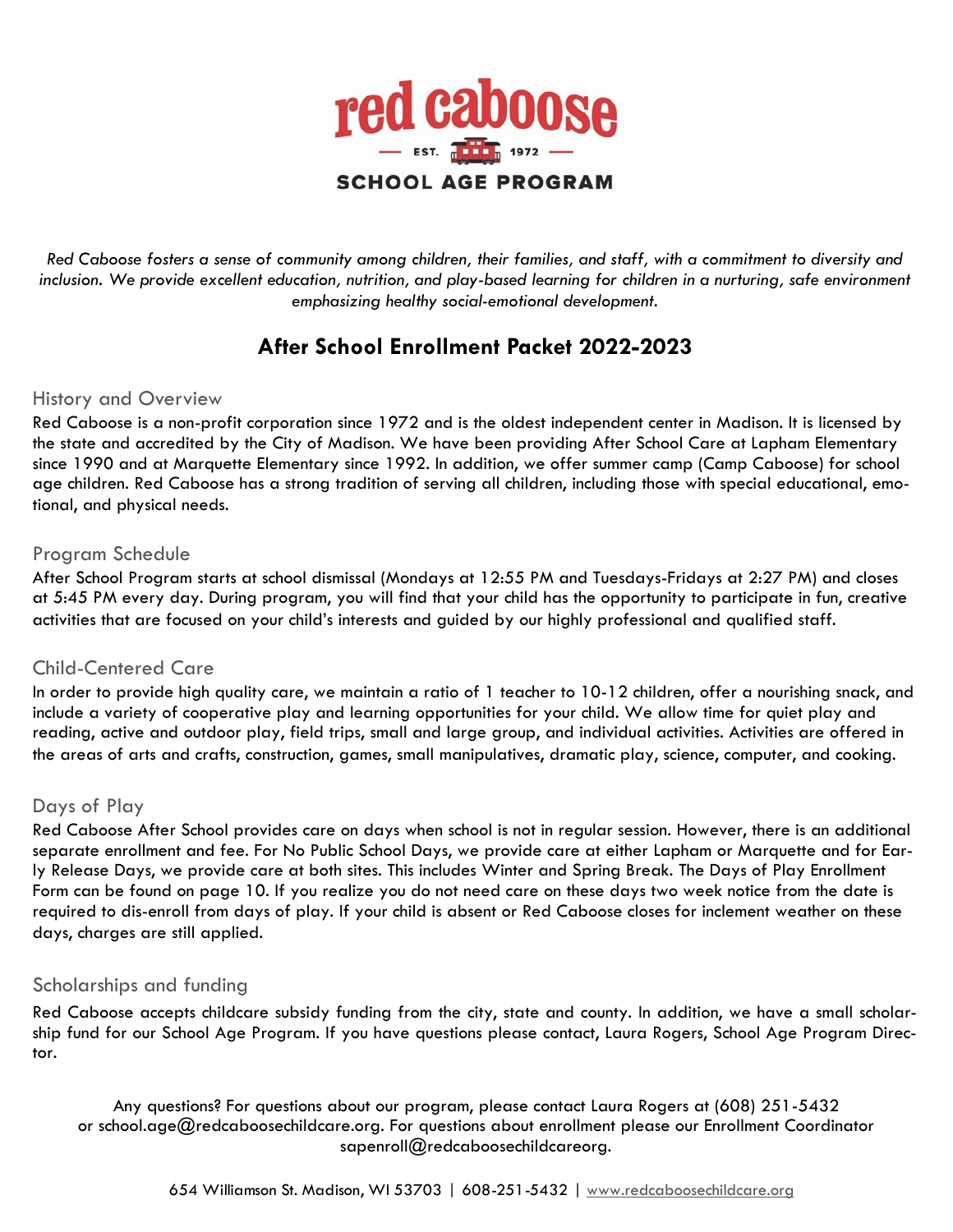## **Enrollment Information**

### Priority Policies

The following enrollment priorities are used to determine the order of enrollment for each school year. The School Age Program Director will resolve any priority issues or conflicts and all decisions of the School Age Program Director are final. A waitlist is maintained when requests for enrollment exceed capacity.

- 1. First priority is given to children currently enrolled in the School Age Programs, their siblings, and those currently enrolled in Red Caboose's Grasshopper Room who will attend Lapham. These children will be enrolled in the order that the enrollment forms are received until priority deadline—**May 23, 2022**.
- 2. If space remains available, second priority is given to children in grades K-5 whose new registration forms are received by/on **May 23, 2022**. These forms will be processed after this date in the order that they were received.
- 3. If space remains available, third priority is given to children whose re-registration or new registration forms are received after the priority deadline in the order that they are received.
- 4. If space remains available, fourth priority is given to children attending schools other than Lapham or Marquette Elementary Schools. These children will be enrolled only when children in all of the above groups have been enrolled and spaces still exist and will be enrolled in order that they are received.

Once capacity is reached, a waitlist will be maintained. Families will be contacted when/if an opening arises.

Weekly Rate (per child)\*

Full Week: \$103.55 4 Days/Week: \$96.09 3 Days/Week: \$72.07 2 Days/Week: \$48.05 Drop-In Rate: \$24.02

\*Please note their may be a rate change in January 2023

### Required Materials

*After School Enrollment Packet 2022-2023*

 Enrollment form, parent permission/payment agreement, emergency contact card, health history and emergency care plan, day care immunization record

### *Payments*

- \$40 one-time registration fee per family (New to Red Caboose families only)
- \$25 annual parent dues (per family)
- $\bullet$  1st week tuition (per child), or an authorization from city/county

#### **Please submit materials in person or by mail to the following address:**

Red Caboose After School 654 Williamson St. Madison, WI 53703

### **Notice**

- All fees are non-refundable and tuition is required regardless of attendance.
- There is a minimum enrollment requirement of two days per week.
- A two-week notice is required in order to withdraw from the Red Caboose After School Program, including separate notice to dis-enroll from contracted care on Days of Play.
- Any outstanding balances accrued through any Red Caboose Child Care Center, Inc. programming must be resolved with the Billing Coordinator prior to enrolling.
- New families can turn in their new registration forms prior to the priority deadline for returning families, which is **May 23, 2022**, but these forms will not be processed and new children will not be enrolled until after this date. New registration forms will be kept in the order that they are received until this date.
- After School for the 2022-2023 school year is scheduled to begin on **Tuesday, September 6th**.
- We reserve the right to postpone the start date of after school care based on staff availability. We will admit students as staffing allows in the order or enrollment.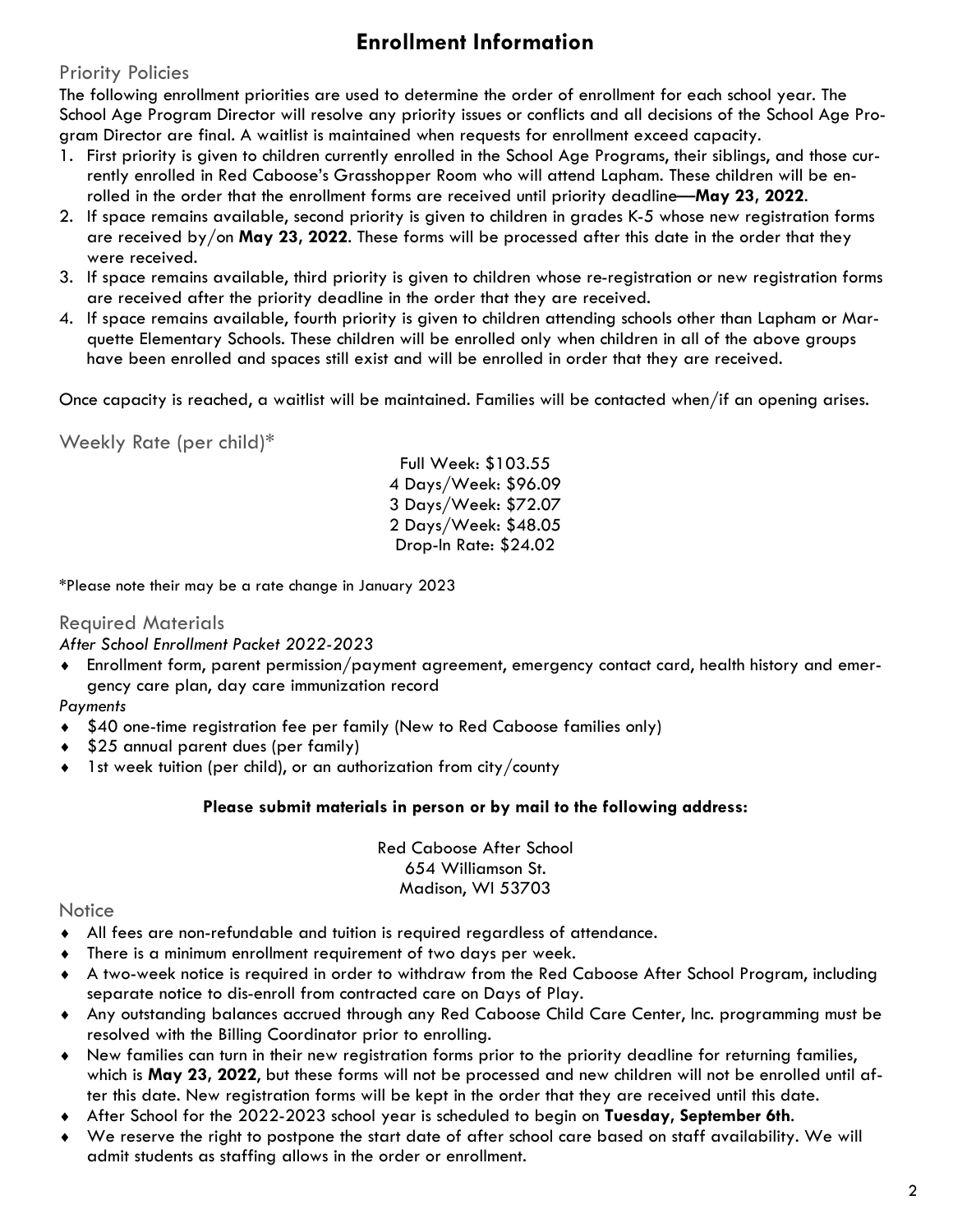## **Enrollment Form 2021-2022**

|                                                                                                                            |  |  |  | Date of Birth: ____ Grade in 22/23: ____ Gender: _____ Child's Pronouns: _______ □ Lapham □ Marquette |  |  |  |  |  |
|----------------------------------------------------------------------------------------------------------------------------|--|--|--|-------------------------------------------------------------------------------------------------------|--|--|--|--|--|
|                                                                                                                            |  |  |  |                                                                                                       |  |  |  |  |  |
|                                                                                                                            |  |  |  | Date of Birth: ____ Grade in 22/23: ____ Gender: _____ Child's Pronouns: _______ □ Lapham □ Marquette |  |  |  |  |  |
|                                                                                                                            |  |  |  |                                                                                                       |  |  |  |  |  |
|                                                                                                                            |  |  |  | Date of Birth: ____ Grade in 22/23: ____ Gender: _____ Child's Pronouns: _______ □ Lapham □ Marquette |  |  |  |  |  |
| FAMILY STATUS: $\Box$ Married $\Box$ Divorced $\Box$ Separated $\Box$ Single $\Box$ Partnered                              |  |  |  |                                                                                                       |  |  |  |  |  |
| RESIDENCE: child lives with: $\Box$ Both Parents $\Box$ Mother $\Box$ Father $\Box$ Split Residence $\Box$ Other/Guardian: |  |  |  |                                                                                                       |  |  |  |  |  |
|                                                                                                                            |  |  |  |                                                                                                       |  |  |  |  |  |
|                                                                                                                            |  |  |  |                                                                                                       |  |  |  |  |  |
|                                                                                                                            |  |  |  |                                                                                                       |  |  |  |  |  |
|                                                                                                                            |  |  |  |                                                                                                       |  |  |  |  |  |
|                                                                                                                            |  |  |  |                                                                                                       |  |  |  |  |  |
|                                                                                                                            |  |  |  |                                                                                                       |  |  |  |  |  |
|                                                                                                                            |  |  |  |                                                                                                       |  |  |  |  |  |
|                                                                                                                            |  |  |  |                                                                                                       |  |  |  |  |  |
|                                                                                                                            |  |  |  |                                                                                                       |  |  |  |  |  |
|                                                                                                                            |  |  |  |                                                                                                       |  |  |  |  |  |
|                                                                                                                            |  |  |  |                                                                                                       |  |  |  |  |  |
|                                                                                                                            |  |  |  |                                                                                                       |  |  |  |  |  |
|                                                                                                                            |  |  |  |                                                                                                       |  |  |  |  |  |
|                                                                                                                            |  |  |  |                                                                                                       |  |  |  |  |  |
|                                                                                                                            |  |  |  |                                                                                                       |  |  |  |  |  |
|                                                                                                                            |  |  |  |                                                                                                       |  |  |  |  |  |
|                                                                                                                            |  |  |  |                                                                                                       |  |  |  |  |  |
|                                                                                                                            |  |  |  |                                                                                                       |  |  |  |  |  |
|                                                                                                                            |  |  |  |                                                                                                       |  |  |  |  |  |
|                                                                                                                            |  |  |  |                                                                                                       |  |  |  |  |  |
| REQUESTED ENROLLMENT SCHEDULE: (2 Day Minimum - circle days needed) M T W R<br>- F                                         |  |  |  |                                                                                                       |  |  |  |  |  |
|                                                                                                                            |  |  |  |                                                                                                       |  |  |  |  |  |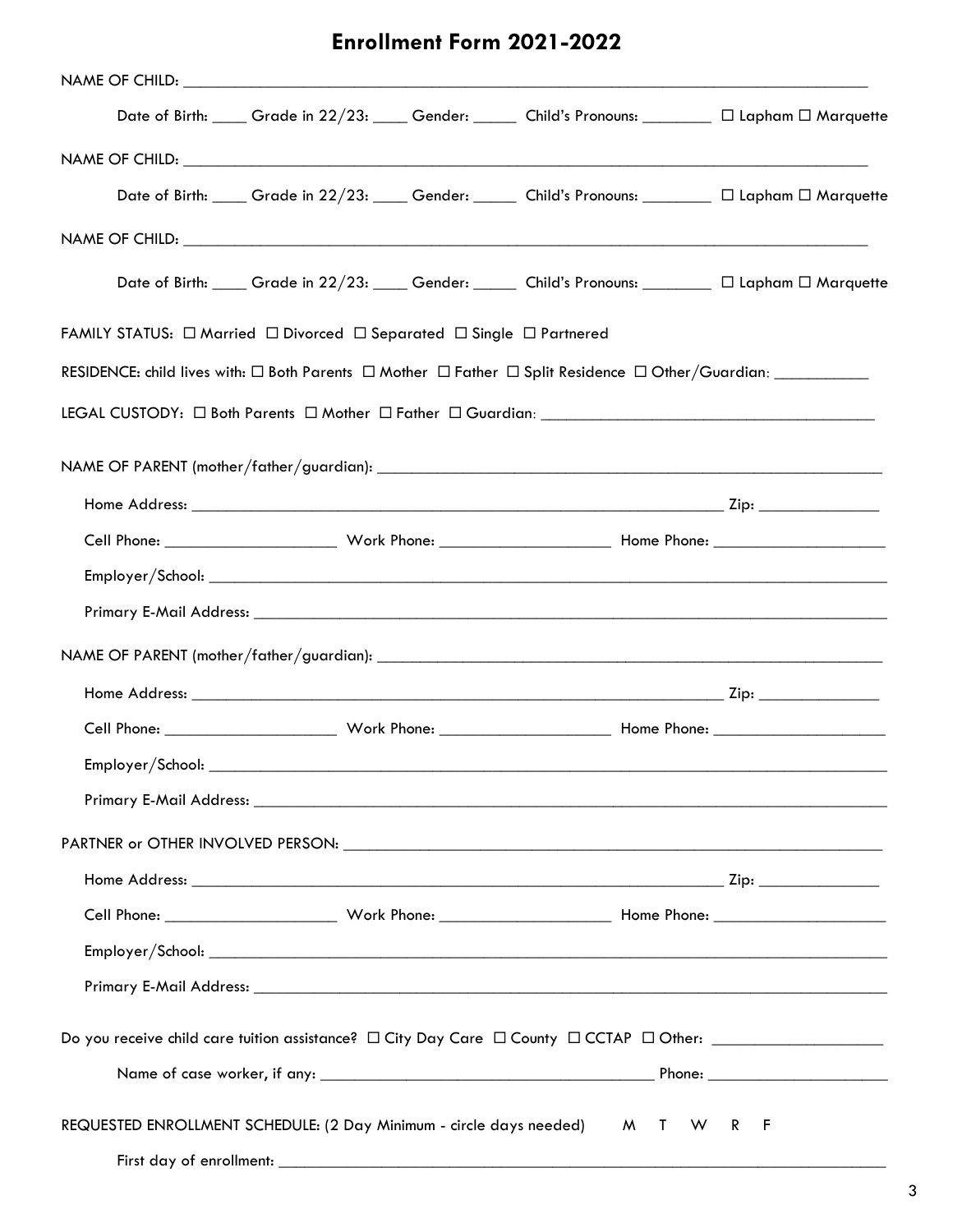## **Parent Permissions and Payment Agreement**

EMERGENCY MEDICAL CARE: I give my consent for emergency medical care or treatment to be used only if I cannot be reached immediately. In case of emergency (accident or illness) and I cannot be reached, I give full permission to Red Caboose to transport my child to the nearest available health care facility. I will assume full responsibility (including financial responsibility) for services rendered.

FIELD TRIPS: I understand that field trips (including swimming) by bus, van, or on foot, are integral parts of the Red Caboose After School Program. I agree to let my child go on all field trips during their time enrolled.

PHOTOGRAPHS & VIDEO: The following permission statements are only valid when a parent/guardian has marked his or her initials on the "yes" space next to the statement. Any statement without a mark will be assumed to be a "no."

\_\_\_\_\_ \_\_\_\_\_ YES NO  $\frac{\frac{1}{2} \left( \frac{1}{2} \right) \left( \frac{1}{2} \right) \left( \frac{1}{2} \right) \left( \frac{1}{2} \right) \left( \frac{1}{2} \right) \left( \frac{1}{2} \right) \left( \frac{1}{2} \right) \left( \frac{1}{2} \right) \left( \frac{1}{2} \right) \left( \frac{1}{2} \right) \left( \frac{1}{2} \right) \left( \frac{1}{2} \right) \left( \frac{1}{2} \right) \left( \frac{1}{2} \right) \left( \frac{1}{2} \right) \left( \frac{1}{2} \right) \left($  YES NO I agree and consent to having my child(ren) photographed or filmed while in the care of Red Caboose for classroom or program use. I agree and consent to the use of any photographs or videos taken of my child(ren) by Red Caboose for educational, advertising, and publicity purposes (fliers, enrollment packets, and fundraising materials). I understand these may be posted on the website, Facebook, and other social media. Note: No Child will be identified by name.

BUS TO RED CABOOSE TRANSFER: By signing this form, I give my child permission at school dismissal to walk from their classroom to the Red Caboose After School rooms.

TEACHER COMMUNICATION: By enrolling my child in Red Caboose, I give permission to Red Caboose staff to speak with Lapham and/or Marquette MMSD school staff to discuss matters related to my child. This permission is in effect until my child no longer attends Red Caboose.

CITY ACCREDITATION COMMUNICATION: I understand that this program is Madison Accredited. Madison Accreditation staff may be used for consultation in a confidential manner. I authorize this center to release information for the purpose of improving the quality of the program and supporting staff to best meet the needs of children in the program.

#### PAYMENT OF FEES:

- $\bullet$  I agree to pay my tuition/copay **IN ADVANCE**:  $\Box$  Weekly  $\Box$  Bi-Weekly  $\Box$  Monthly
- $\bullet$  I would prefer my invoices to be emailed to me.  $\Box$  Yes  $\Box$  No
- I agree to pay for the days my child is enrolled, whether or not my child is in attendance on those days, including days that Red Caboose is not in session and parents are still billed.
- I understand that if a balance remains from previous care at Red Caboose Child Care Center, either Red Caboose After School location, or Camp Caboose, my enrollment will be placed on hold until this balance is paid in full. I understand that I am risking my child's spot by leaving an unpaid balance unattended.
- I agree to give Red Caboose a two-week written notice before changing my child's schedule or withdrawing my child. If I do not give notice, I agree to pay two weeks of fees upon withdrawal. This includes two week notice of withdrawal for enrollment in Days of Play.
- I understand that during the No Public School Days and Early Release Days (Days of Play), a separate registration is needed and an additional fee is charged.

ENROLLMENT AGREEMENT: Both custodial parents and guardians must sign the Enrollment Form. All persons signing this Child Enrollment Form agree that they are jointly and severally liable for any services provided by Red Caboose as set forth on this agreement. If there is a single custodial adult, please designate second signature with Non Applicable.

| Sianature                                                                                                                                                                                                                                                                                                                                                                                                                                                                                                                                                                                                                     | Date | Print Name |  |  |  |  |  |
|-------------------------------------------------------------------------------------------------------------------------------------------------------------------------------------------------------------------------------------------------------------------------------------------------------------------------------------------------------------------------------------------------------------------------------------------------------------------------------------------------------------------------------------------------------------------------------------------------------------------------------|------|------------|--|--|--|--|--|
| Signature                                                                                                                                                                                                                                                                                                                                                                                                                                                                                                                                                                                                                     | Date | Print Name |  |  |  |  |  |
| "In accordance with Federal law and U.S. Department of Agriculture policy, this institution is prohibited from discriminating on the basis of race, color, national origin,<br>sex, age, or disability. To file a complaint or discrimination, write USDA, Director, Office of Adjudication, 1400 Independence Avenue, SW, Washington, DC 20250-<br>9410 or call toll free (800)632-9992 (Voice). Individuals who are hearing impaired or have speech disabilities may contact USDA through the Federal Relay Ser-<br>vice at (800)877-8339; or (800)845-6136 (Spanish). USDA is an equal opportunity provider and employer." |      |            |  |  |  |  |  |

|  | Received by<br>on | $AD^{\mathsf{F}}$<br>271 | BC | <b>neck</b> | Amoun <sup>'</sup> |  |
|--|-------------------|--------------------------|----|-------------|--------------------|--|
|--|-------------------|--------------------------|----|-------------|--------------------|--|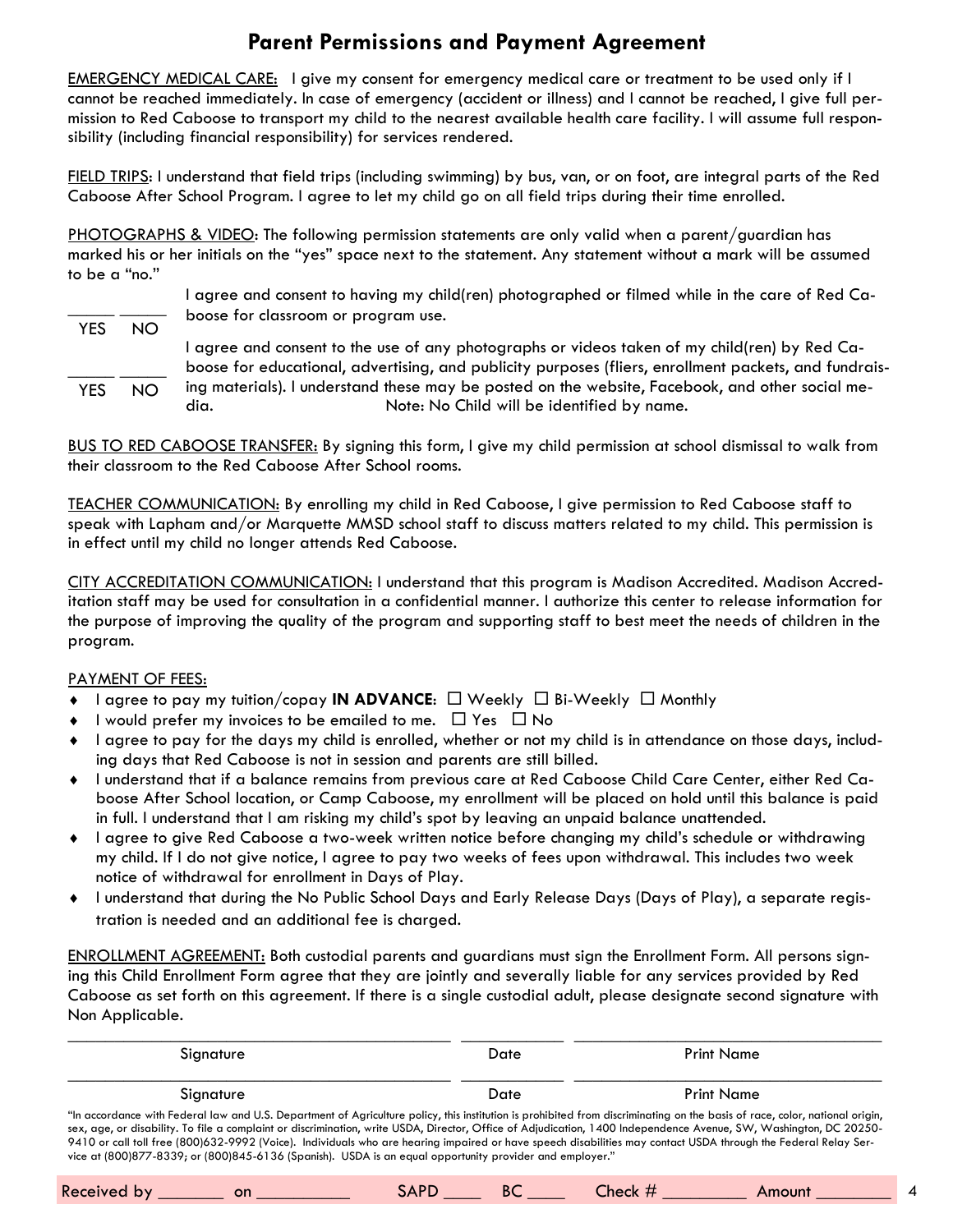# **Emergency Contact Card**

| CHILD(REN)                                                                                                                                                                                                                                                                                                                                                                                                                                                    |                                                                                   |  |                                    |
|---------------------------------------------------------------------------------------------------------------------------------------------------------------------------------------------------------------------------------------------------------------------------------------------------------------------------------------------------------------------------------------------------------------------------------------------------------------|-----------------------------------------------------------------------------------|--|------------------------------------|
|                                                                                                                                                                                                                                                                                                                                                                                                                                                               |                                                                                   |  | Date of Birth: ___________________ |
|                                                                                                                                                                                                                                                                                                                                                                                                                                                               |                                                                                   |  |                                    |
|                                                                                                                                                                                                                                                                                                                                                                                                                                                               |                                                                                   |  |                                    |
| PARENTS / GUARDIANS                                                                                                                                                                                                                                                                                                                                                                                                                                           |                                                                                   |  |                                    |
|                                                                                                                                                                                                                                                                                                                                                                                                                                                               |                                                                                   |  |                                    |
|                                                                                                                                                                                                                                                                                                                                                                                                                                                               |                                                                                   |  |                                    |
|                                                                                                                                                                                                                                                                                                                                                                                                                                                               |                                                                                   |  |                                    |
|                                                                                                                                                                                                                                                                                                                                                                                                                                                               |                                                                                   |  |                                    |
|                                                                                                                                                                                                                                                                                                                                                                                                                                                               |                                                                                   |  |                                    |
|                                                                                                                                                                                                                                                                                                                                                                                                                                                               |                                                                                   |  |                                    |
| LEGAL CUSTODY: □ Mother □ Father □ Guardian (name): ______________________<br>NOTE: If parents have joint legal custody, either parent may pick up the child(ren) at any time. If an individual has sole legal<br>custody, his/her written permission is needed for anyone, including noncustodial parent, to pick up the child(ren).<br>PICK UP AUTHORIZATION-I give permission to the following people to pick up my child(ren) anytime, without additional |                                                                                   |  |                                    |
| EMERGENCY CONTACT—The following people may be called in an emergency when parent(s) or guardian(s) cannot be<br>reached and have permission to remove my child(ren) from program if necessary.                                                                                                                                                                                                                                                                | ,我们也不能在这里的人,我们也不能在这里的人,我们也不能在这里的人,我们也不能在这里的人,我们也不能在这里的人,我们也不能在这里的人,我们也不能在这里的人,我们也 |  |                                    |
|                                                                                                                                                                                                                                                                                                                                                                                                                                                               |                                                                                   |  |                                    |
|                                                                                                                                                                                                                                                                                                                                                                                                                                                               |                                                                                   |  |                                    |
|                                                                                                                                                                                                                                                                                                                                                                                                                                                               |                                                                                   |  |                                    |
| PHYSICIAN: Red Caboose has my permission to call my child(ren)'s physician:                                                                                                                                                                                                                                                                                                                                                                                   |                                                                                   |  |                                    |
| EMERGENCY RELEASE: I give consent for emergency medical care or treatment to be used only if I cannot be reached                                                                                                                                                                                                                                                                                                                                              |                                                                                   |  |                                    |
|                                                                                                                                                                                                                                                                                                                                                                                                                                                               |                                                                                   |  |                                    |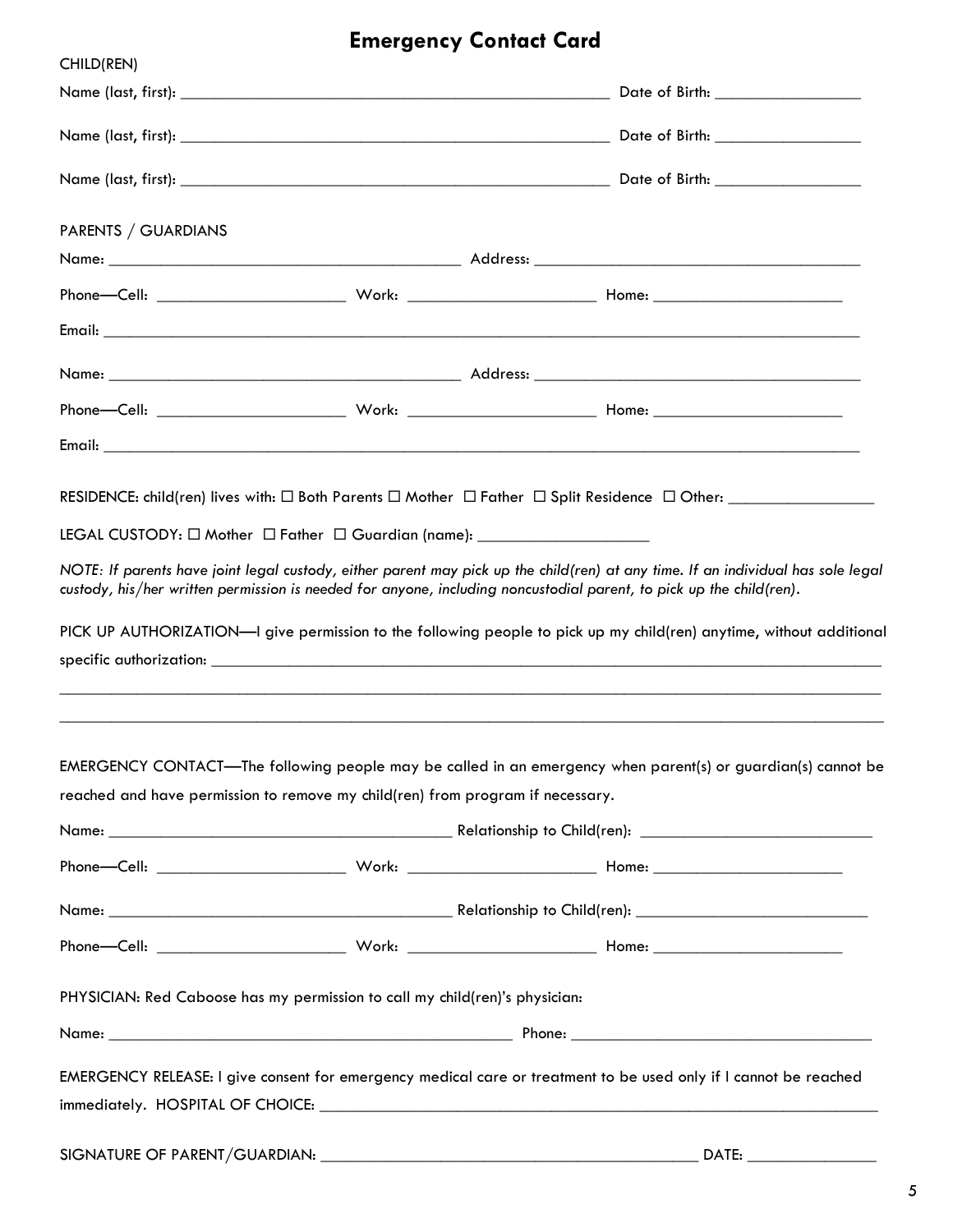| DEPARTMENT OF CHILDREN AND FAMILIES<br>Division of Early Care and Education<br>DCF-F (CFS-2345) (R. 03/2009)                                                                                                                                                                                                                                                                                        |                   |                                                                  |                                                                                                                                                                                                               | STATE OF WISCONSIN<br>$\mathbf{\Omega}$<br>Page 1 of |
|-----------------------------------------------------------------------------------------------------------------------------------------------------------------------------------------------------------------------------------------------------------------------------------------------------------------------------------------------------------------------------------------------------|-------------------|------------------------------------------------------------------|---------------------------------------------------------------------------------------------------------------------------------------------------------------------------------------------------------------|------------------------------------------------------|
|                                                                                                                                                                                                                                                                                                                                                                                                     | HEAL <sup>-</sup> |                                                                  | TH HISTORY AND EMERGENCY CARE PLAN                                                                                                                                                                            |                                                      |
| Use of form: This form is required for family and group child care centers and day camps to comply with DCF 250.04(6)(a)1. and 250.07(6)(L)5., DCF 251.04(6)(a)6. and 251.07(6)(k)5.,<br>and DCF 252.44(6)(g) of the Wisconsin Administrative Codes. Failure to comply may result in issuance of a noncompliance statement.<br>secondary purposes [Privacy Law, s.15.04(1)(m), Wisconsin Statutes]. |                   |                                                                  |                                                                                                                                                                                                               | Personal information you provide may be used for     |
| shared with any person caring for the child. The department recommends that parents / guardians and center staff periodically review and update the information provided on this form.<br>Instructions: The parent / guardian should complete this form for placement in the child's file prior to the child's first day of attendance. Information contained on the form shall be                  |                   |                                                                  |                                                                                                                                                                                                               |                                                      |
| CHILD INFORMATION                                                                                                                                                                                                                                                                                                                                                                                   |                   |                                                                  |                                                                                                                                                                                                               |                                                      |
| Name (Last, First, MI)                                                                                                                                                                                                                                                                                                                                                                              |                   | Address-Home (Street, City, State, Zip Code)                     |                                                                                                                                                                                                               | Birthdate (mm/dd/yyyy)                               |
| Provide information where the par<br>PARENT / GUARDIAN INFORMATION                                                                                                                                                                                                                                                                                                                                  |                   | rent(s) / guardian(s) may be reached while the child is in care. |                                                                                                                                                                                                               |                                                      |
| Name                                                                                                                                                                                                                                                                                                                                                                                                |                   | $-$ Home<br>Telephone Number                                     | – Work<br>Telephone Number                                                                                                                                                                                    | - Cellular<br>Telephone Number                       |
| Name                                                                                                                                                                                                                                                                                                                                                                                                |                   | Telephone Number - Home                                          | Telephone Number - Work                                                                                                                                                                                       | - Cellular<br>Telephone Number                       |
| SUNSCREEN / INSECT REPELLENT AUTHORIZATION If provided by the<br>authorizations shall be reviewed every 6 months and updated as necessary                                                                                                                                                                                                                                                           |                   |                                                                  | parent, the sunscreen or insect repellent shall be labeled with the child's name. Per DCF 251.07(6)(f)2.<br>Per DCF 250.07(6)(f)2.a., Authorizations shall be reviewed periodically and updated as necessary. |                                                      |
| I authorize the center to allow my child to self-apply sunscreen.<br>I authorize the center to apply sunscreen to my child.<br>$\sum_{i=1}^{n}$<br>Р<br>П<br>Dres<br><b>T</b> Yes                                                                                                                                                                                                                   |                   | Sport SPF 50<br><b>Brand Name</b>                                | Walgreens Kids SPF50 Lotion AND Banana Boat Kids Lotion/                                                                                                                                                      | Ingredient Strength<br>SPF 50                        |
| I authorize the center to allow my child to self-apply repellent.<br>I authorize the center to apply repellent to my child<br>Р<br>П<br>)<br>口<br>Dyes<br><b>T</b> Yes                                                                                                                                                                                                                              |                   | Brand Name<br>OFF! Unscented                                     |                                                                                                                                                                                                               | Ingredient Strength                                  |
| HEALTH HISTORY AND EMERGENCY CARE PLAN If available, attach any health care plan information from the child's physician, therapist, etc.                                                                                                                                                                                                                                                            |                   |                                                                  |                                                                                                                                                                                                               |                                                      |
| Check any special medical condition that your child may have.<br>$\div$                                                                                                                                                                                                                                                                                                                             |                   |                                                                  |                                                                                                                                                                                                               |                                                      |
| □ Epilepsy / seizure<br><b>Diabetes</b><br>Other condtion(s) requiring special care -- Specify<br>Cerebral Palsy / motor disorder<br>No specific medical condition<br>J Asthma                                                                                                                                                                                                                      | disorder          |                                                                  | D Gastrointestinal or feeding concerns including special diet and supplements<br>□ Any disorder including Cognitively Disabled, LD, ADD, ADHD, or Autism                                                      |                                                      |
| $\Box$ Milk allergy. If a child is allergic to milk, attach a statement from the medical professional indicating the acceptable alternative.<br>Food allergies -- Specify food(s)<br>$\Box$                                                                                                                                                                                                         |                   |                                                                  |                                                                                                                                                                                                               |                                                      |
| Non-food allergies -- Specify.                                                                                                                                                                                                                                                                                                                                                                      |                   |                                                                  |                                                                                                                                                                                                               |                                                      |
| Check any dietary restriction that your child may have.<br>$\ddot{\sim}$                                                                                                                                                                                                                                                                                                                            |                   |                                                                  |                                                                                                                                                                                                               |                                                      |

Other -- Specify. Vegetarian Vegan Other -- Specify.

 $\square$  Vegan

6

**D** Vegetarian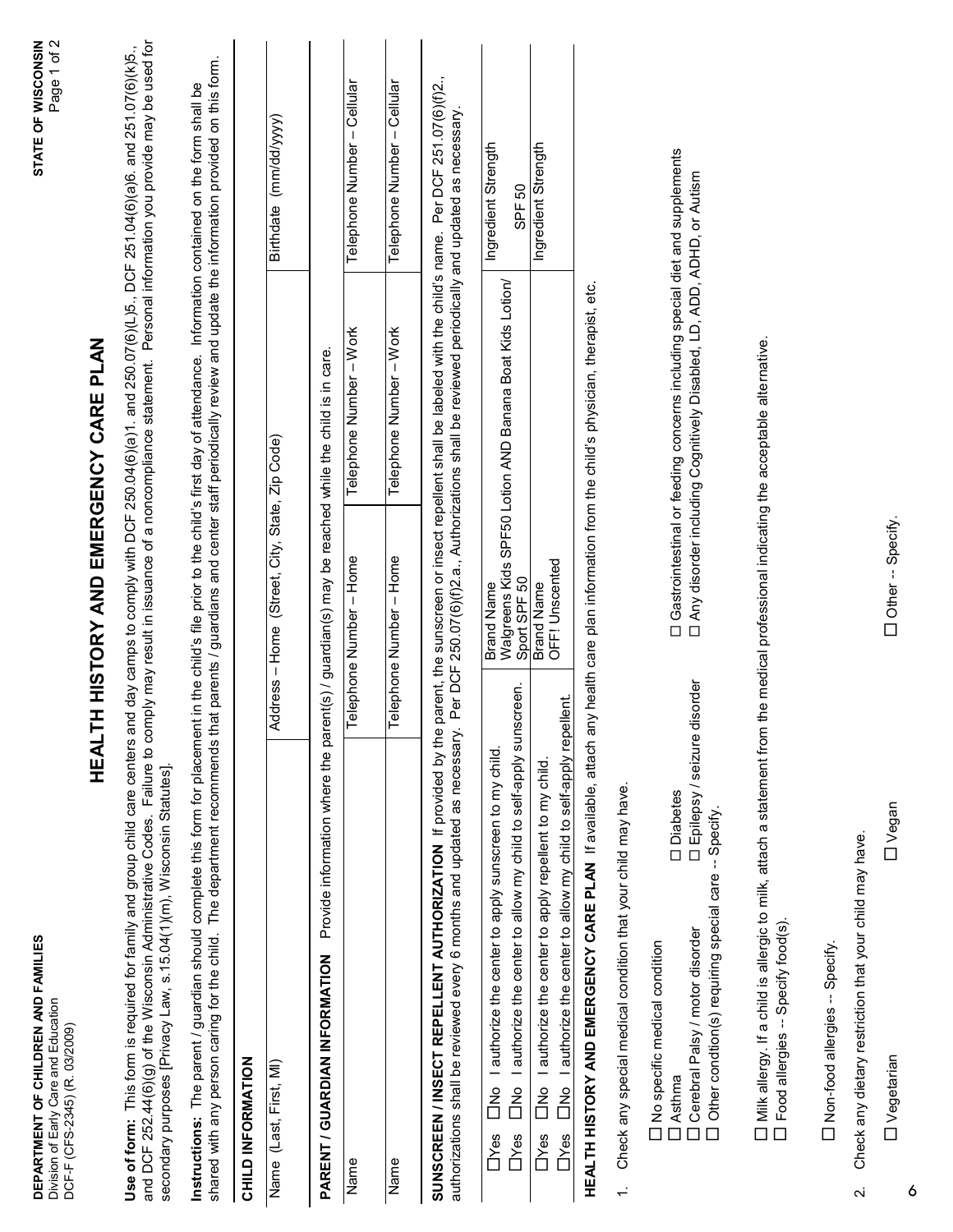|                         | STATE OF WISCONSIN<br>Page 2 of 2<br>DEPARTMENT OF CHILDREN AND FAMILIES<br>Division of Early Care and Education<br>DCF-F (CFS-2345) (R. 03/2009)                                                                                                                                 |  |
|-------------------------|-----------------------------------------------------------------------------------------------------------------------------------------------------------------------------------------------------------------------------------------------------------------------------------|--|
| $\overline{\mathbf{N}}$ | Triggers that may cause problems - Specify.                                                                                                                                                                                                                                       |  |
| $\dot{\rm c}$           | Signs or symptoms to watch for - Specify.                                                                                                                                                                                                                                         |  |
| $\overline{4}$          | Steps the child care provider should follow. If prescription or non-prescription medications are necessary, a copy of the form Authorization to Administer Medication should be attached<br>own form.<br>to this form. Note: group child care centers and day camps may use their |  |
| ιó.                     | instructions to help treat symptoms.<br>Identify any child care staff to whom you have given specialized training /                                                                                                                                                               |  |
|                         | ά,                                                                                                                                                                                                                                                                                |  |
|                         | ٩                                                                                                                                                                                                                                                                                 |  |
|                         | $\dot{\mathbf{C}}$                                                                                                                                                                                                                                                                |  |
| $\dot{\circ}$           | When to call parents regarding symptoms or failure to respond to treatment.                                                                                                                                                                                                       |  |
| $\mathcal{L}$           | When to consider that the condition requires emergency medical care or reassessment.                                                                                                                                                                                              |  |
| $\infty$                | Additional information that may be helpful to the child care provider.                                                                                                                                                                                                            |  |
|                         | Date Signed (mm/dd/yyyy)<br>SIGNATURE - Parent or Guardian                                                                                                                                                                                                                        |  |
|                         | Review dates:                                                                                                                                                                                                                                                                     |  |

7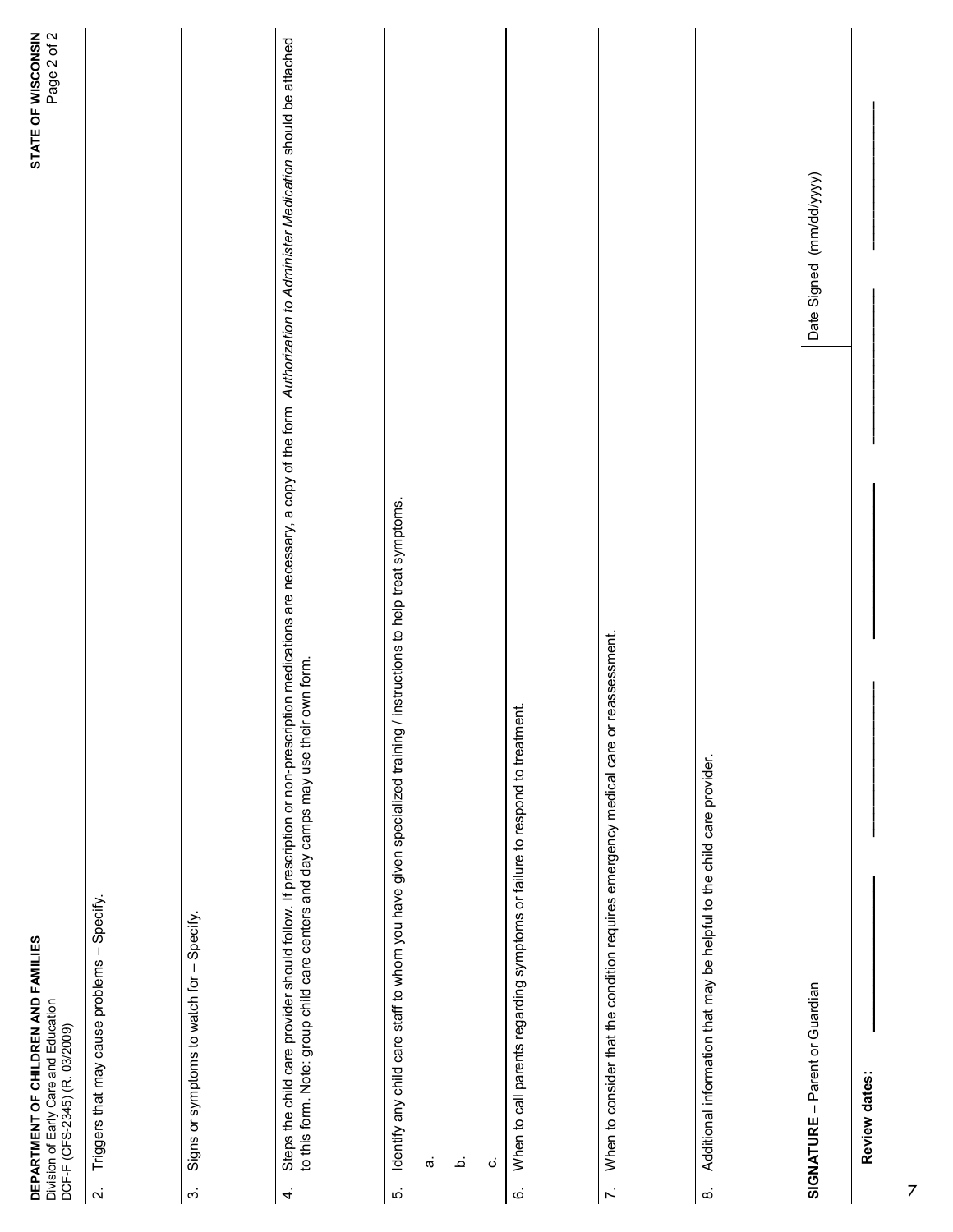#### **DAY CARE IMMUNIZATION RECORD**

COMPLETE AND RETURN TO DAY CARE CENTER . State law requires all children in day care centers to present evidence of immunization against certain diseases within 30 school days (6 calendar weeks) of admission to the day care center. These requirements can be waived only if a properly signed health, religious, or personal conviction waiver is filed with the day care center. See "Waivers" below. If you have any questions on immunizations or how to complete this form, please contact your child's day care provider or your local health department.

|                                                                                                                                                                                                                                                                                                                                         | <b>PLEASE PRINT</b><br><b>PERSONAL DATA</b>                                                                                   |                                                                                                                                                                                                                                                                                                 |                                    |                                                              |         |                                          |                               |                              |  |
|-----------------------------------------------------------------------------------------------------------------------------------------------------------------------------------------------------------------------------------------------------------------------------------------------------------------------------------------|-------------------------------------------------------------------------------------------------------------------------------|-------------------------------------------------------------------------------------------------------------------------------------------------------------------------------------------------------------------------------------------------------------------------------------------------|------------------------------------|--------------------------------------------------------------|---------|------------------------------------------|-------------------------------|------------------------------|--|
| STEP <sub>1</sub>                                                                                                                                                                                                                                                                                                                       | Child's Name(Last, First, Middle Initial)                                                                                     |                                                                                                                                                                                                                                                                                                 |                                    | Date of Birth (Month/Day/Year)<br>Area Code/Telephone Number |         |                                          |                               |                              |  |
|                                                                                                                                                                                                                                                                                                                                         | Address (Street, Apartment number, City, State, Zip)<br>Name of Parent/Guardian/Legal Custodian (Last, First, Middle Initial) |                                                                                                                                                                                                                                                                                                 |                                    |                                                              |         |                                          |                               |                              |  |
|                                                                                                                                                                                                                                                                                                                                         | <b>IMMUNIZATION HISTORY</b>                                                                                                   |                                                                                                                                                                                                                                                                                                 |                                    |                                                              |         |                                          |                               |                              |  |
| List the MONTH, DAY AND YEAR the child received each of the following immunizations. DO NOT USE A (4) OR (X) except to indicate whether<br>STEP <sub>2</sub><br>the child has had chickenpox. If you do not have an immunization record for this child, contact your doctor or local public health department to<br>obtain the records. |                                                                                                                               |                                                                                                                                                                                                                                                                                                 |                                    |                                                              |         |                                          |                               |                              |  |
|                                                                                                                                                                                                                                                                                                                                         | <b>TYPE OF VACCINE</b>                                                                                                        |                                                                                                                                                                                                                                                                                                 | First Dose<br>Month/Day/Year       | Second Dose<br>Month/Day/Year                                |         | <b>Third Dose</b><br>Month/Day/Year      | Fourth Dose<br>Month/Day/Year | Fifth Dose<br>Month/Day/Year |  |
|                                                                                                                                                                                                                                                                                                                                         | Diphtheria-Tetanus-Pertussis<br>(Specify DTP, DTaP, or DT)                                                                    |                                                                                                                                                                                                                                                                                                 |                                    |                                                              |         |                                          |                               |                              |  |
|                                                                                                                                                                                                                                                                                                                                         | Polio                                                                                                                         |                                                                                                                                                                                                                                                                                                 |                                    |                                                              |         |                                          |                               |                              |  |
|                                                                                                                                                                                                                                                                                                                                         | Hib (Haemophilus Influenzae Type B)                                                                                           |                                                                                                                                                                                                                                                                                                 |                                    |                                                              |         |                                          |                               |                              |  |
|                                                                                                                                                                                                                                                                                                                                         | Pneumococcal Conjugate Vaccine (PCV)                                                                                          |                                                                                                                                                                                                                                                                                                 |                                    |                                                              |         |                                          |                               |                              |  |
|                                                                                                                                                                                                                                                                                                                                         | <b>Hepatitis B</b>                                                                                                            |                                                                                                                                                                                                                                                                                                 |                                    |                                                              |         |                                          |                               |                              |  |
|                                                                                                                                                                                                                                                                                                                                         | Measles-Mumps-Rubella (MMR)                                                                                                   |                                                                                                                                                                                                                                                                                                 |                                    |                                                              |         |                                          |                               |                              |  |
|                                                                                                                                                                                                                                                                                                                                         | Varicella (chickenpox) vaccine<br>Vaccine is required only if the child has<br>not had chickenpox disease.                    |                                                                                                                                                                                                                                                                                                 |                                    |                                                              |         |                                          |                               |                              |  |
| Has the child had Varicella (chickenpox) disease? Check the appropriate box and provide the year if known.<br>(Vaccine is not required)<br>Yes year<br>No or Unsure (Vaccine is required)                                                                                                                                               |                                                                                                                               |                                                                                                                                                                                                                                                                                                 |                                    |                                                              |         |                                          |                               |                              |  |
|                                                                                                                                                                                                                                                                                                                                         | <b>REQUIREMENTS</b>                                                                                                           |                                                                                                                                                                                                                                                                                                 |                                    |                                                              |         |                                          |                               |                              |  |
| STEP <sub>3</sub>                                                                                                                                                                                                                                                                                                                       | dates of additional required doses.                                                                                           | The following are the minimum <b>required</b> immunizations for the child's age/grade at entry. All children within the range must meet these<br>requirements at day care entrance. Children who reach a new age/grade level while attending this day care must have their records updated with |                                    |                                                              |         |                                          |                               |                              |  |
|                                                                                                                                                                                                                                                                                                                                         | <b>AGE LEVELS</b>                                                                                                             |                                                                                                                                                                                                                                                                                                 |                                    |                                                              |         | NUMBER OF DOSES                          |                               |                              |  |
|                                                                                                                                                                                                                                                                                                                                         | $\Gamma$ are problem there is also $\overline{AP}$ are problem in                                                             |                                                                                                                                                                                                                                                                                                 | 0.0700T <sub>1</sub> 0/T<br>0.0111 |                                                              | $0 + E$ | $\Omega$ $\Omega$<br>0.11 <sub>2</sub> n |                               |                              |  |

| AGE LEVELS                  |                |         |                      | NUMBER OF DOSES      |         |                  |           |
|-----------------------------|----------------|---------|----------------------|----------------------|---------|------------------|-----------|
| 5 months through 15 months  | 2 DTP/DTaP/DT  | 2 Polio | 2 Hib                | 2 PCV                | 2 Hep B |                  |           |
| 16 months through 23 months | 3 DTP/DTaP/DT  | 2 Polio | 3 Hib <sub>1</sub>   | 3 PCV <sub>2</sub>   | 2 Hep B | MMR <sub>3</sub> |           |
| 2 years through 4 years     | 4 DTP/DTaP/DT  | 3 Polio | $3$ Hib <sub>1</sub> | $3$ PCV <sub>2</sub> | 3 Hep B | MMR <sub>3</sub> | Varicella |
| At Kindergarten entrance    | 4 DTP/DTaP/DT4 | 4 Polio |                      |                      | 3 Hep B | 2 MMR3           | Varicella |

<sup>1</sup>If the child began the Hib series at 12-14 months of age, only 2 doses are required. If the child received one dose of Hib at 15 months of age or after, no additional doses are required. Minimum of one dose must be received after 12 months of age (Note: a dose 4 days or less before the first birthday is also acceptable).

<sup>2</sup>If the child began the PCV series at 12-23 months of age, only 2 doses are required. If the child received the first dose of PCV at 24 months of age or after, no additional doses are required.

3MMR vaccine must have been received on or after the first birthday (Note: a dose 4 days or less before the 1st birthday is also acceptable). 4Children entering kindergarten must have received one dose after the 4տ birthday (either the 3ռ, 4տ or 5տ) to be compliant (Note: a dose 4 days or<br>less before the 4տ birthday is also acceptable).

#### **COMPLIANCE DATA AND WAIVERS**

**STEP 4**

IF THE CHILD MEETS ALL REQUIREMENTS (sign at STEP 5 and return this form to the day care center), OR

IF THE CHILD **DOES NOT** MEET ALL REQUIREMENTS (check the appropriate box below, sign and return this form to day care center).

 $\Box$  Although the child has not received all required doses of vaccine for his or her age group, at least the first dose of each vaccine has been received. I understand that it is my responsibility to obtain the remaining required doses of vaccines for this child **WITHIN ONE YEAR** and to notify the day care center in writing as each dose is received.

**NOTE: Failure to stay on schedule or report immunizations to the day care center may result in court action against the parents and a fine of up to \$25.00 per day of violation.**

 For health reasons this child should not receive the following immunizations \_\_\_\_\_\_\_\_ (List in STEP 2 any immunizations already received) \_\_\_\_\_\_\_\_\_\_\_\_\_\_\_\_\_\_\_\_\_\_\_\_\_\_\_\_\_\_\_\_\_\_\_\_\_\_\_\_\_\_\_\_\_\_\_\_\_\_\_\_\_\_\_\_\_\_\_\_\_\_\_\_\_

 $\mathcal{L} = \{ \mathcal{L} = \{ \mathcal{L} = \{ \mathcal{L} = \{ \mathcal{L} = \{ \mathcal{L} = \{ \mathcal{L} = \{ \mathcal{L} = \{ \mathcal{L} = \{ \mathcal{L} = \{ \mathcal{L} = \{ \mathcal{L} = \{ \mathcal{L} = \{ \mathcal{L} = \{ \mathcal{L} = \{ \mathcal{L} = \{ \mathcal{L} = \{ \mathcal{L} = \{ \mathcal{L} = \{ \mathcal{L} = \{ \mathcal{L} = \{ \mathcal{L} = \{ \mathcal{L} = \{ \mathcal{L} = \{ \mathcal{$ 

Physician's Signature Required

 $\Box$  For religious reasons this child should not be immunized. (List in Step 2 any immunizations already received)  $\Box$  For personal conviction reasons this child should not be immunized. (List in Step 2 any immunizations already received)

To the best of my knowledge this form is complete and accurate. **STEP 5**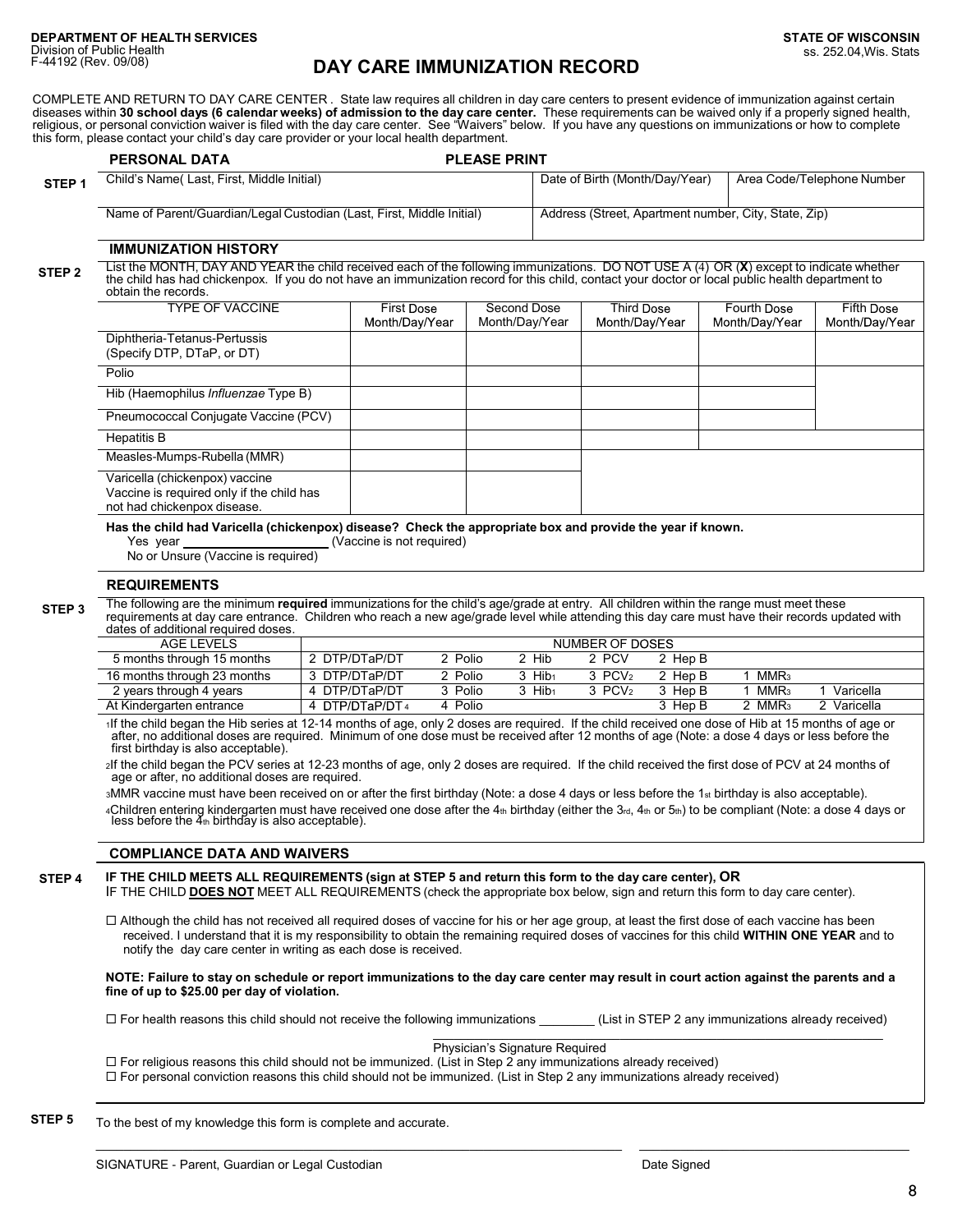## **Days of Play Sign Up Form**

### No Public School Days

These are days when school is closed all day during Winter Break, Spring Break, or teacher in-services and we provide full day care from 7:30am to 5:45pm. Breakfast and afternoon snack are provided on these days. Please remember to provide a lunch for your child. No Public School Days are great for field trips! We will inform you of any field trips through email. If you do not need care for the entire day, there is a half day option as well. These days will be held at Lapham or Marquette Elementary.

Half Day AM: 7:30am-12:30pm Half Day PM: 12:45pm-5:45pm

### Early Release Days

These are days where school starts at its regular time but ends at 10:50am. We provide care immediately following school dismissal at 10:50am until 5:45pm. Early Release Days will be held on site where your child attends school, at either Lapham or Marquette. Red Caboose will provide afternoon snack for your child. It is important that you provide a lunch during these days as well.

**Rates** 

## No Public School Day - Full Day: \$50.67 No Public School Day - Half Day: \$28.85 Early Release Day: \$38.01

*\*Please note there may be a rate change January 2023.\**

You can avoid a \$5 fee if you sign up a month or more prior to the day of care needed! (ex: if you enroll a month prior the cost of a No Public School Day is \$50.67, if you enroll later it is \$55.67)

## Red Caboose Closing Dates for 2022-2023

- Monday, September 5th—Labor Day
- Thursday, November 24th and Friday, November 25th—Thanksgiving Break
- Friday, December 23rd and Monday, December 26th—Christmas Eve & Day, observed
- Friday, December 30th and Monday, January 2, —New Year's Eve & Day, observed
- Monday, January 16th—Martin Luther King Jr. Day
- Friday, May 26th—Staff Development and Spring Cleaning
- Monday, May 29th—Memorial Day

### Things to Remember

- All Days of Play are an additional charge on top of your regular weekly bill.
- Even if your child is signed up for the day of the week that an Early Release or No Public School Day is being held, you will still need to sign up for it separately with this form.
- If you realize you do not need care, there is a two week notice from the date you need to dis-enroll in order to have charges removed from your account.
- If your child is absent or Red Caboose closes for inclement weather on any of these dates, charges will still be applied.
- Red Caboose reserves the right to cancel any Day of Play due to low enrollment with two weeks notice to families.
- $\blacklozenge$

Any questions? For questions about our program, please contact Laura Rogers at (608) 251-5432 or school.age@redcaboosechildcare.org. For questions about enrollment please our Enrollment Coordinator sapenroll@redcaboosechildcareorg.